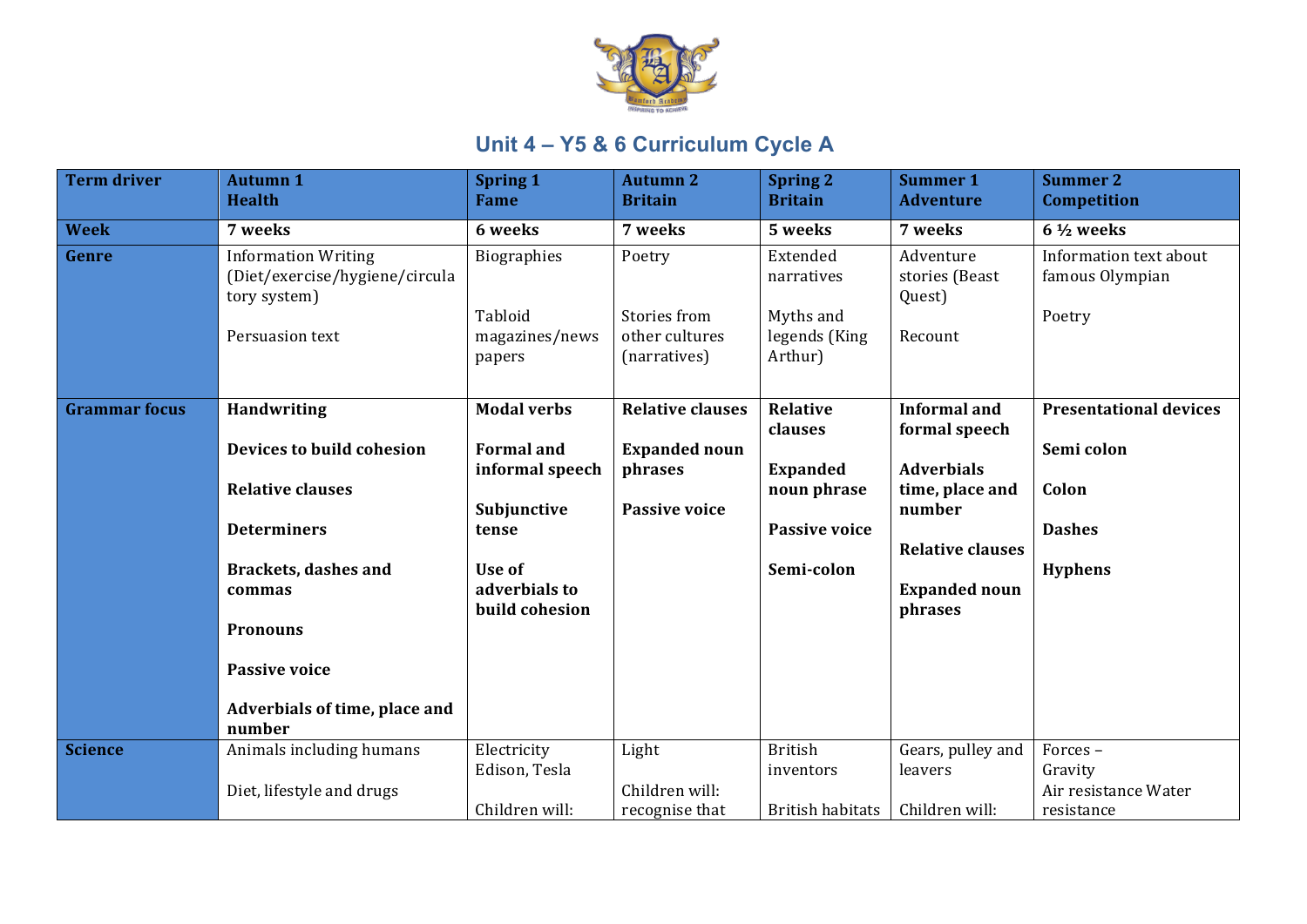

| Children will:                   | associate the       | light appears to   | Fossils          |                   | Children will:              |
|----------------------------------|---------------------|--------------------|------------------|-------------------|-----------------------------|
| identify and name the main       | brightness of a     | travel in straight |                  | recognise that    | explain that unsupported    |
| parts of the human circulatory   | lamp or the         | lines              | Life cycles      | some              | objects fall towards the    |
| system, and describe the         | volume of a         |                    |                  | mechanisms,       | Earth because of the        |
| functions of the heart, blood    | buzzer with the     | use the idea that  | Children will:   | including levers, | force of gravity acting     |
| vessels and blood                | number and          | light travels in   | recognise that   | pulleys and       | between the Earth and       |
|                                  | voltage of cells    | straight lines to  | living things    | gears, allow a    | the falling object          |
| recognise the impact of diet,    | used in the         | explain that       | have changed     | smaller force to  |                             |
| exercise, drugs and lifestyle on | circuit             | objects are seen   | over time and    | have a greater    | identify the effects of air |
| the way their bodies function    |                     | because they give  | that fossils     | effect.           | resistance, water           |
|                                  | compare and give    | out or reflect     | provide          |                   | resistance and friction,    |
| describe the ways in which       | reasons for         | light into the eye | information      |                   | that act between moving     |
| nutrients and water are          | variations in how   |                    | about living     |                   | surfaces                    |
| transported within animals,      | components          |                    | things that      |                   |                             |
| including humans.                | function,           | explain that we    | inhabited the    |                   | recognise that some         |
|                                  | including the       | see things         | Earth millions   |                   | mechanisms, including       |
|                                  | brightness of       | because light      | of years ago     |                   | levers, pulleys and gears,  |
|                                  | bulbs, the          | travels from light |                  |                   | allow a smaller force to    |
|                                  | loudness of         | sources to our     | recognise that   |                   | have a greater effect.      |
|                                  | buzzers and the     | eyes or from light | living things    |                   |                             |
|                                  | on/off position of  | sources to         | produce          |                   |                             |
|                                  | switches            | objects and then   | offspring of the |                   |                             |
|                                  |                     | to our eyes        | same kind, but   |                   |                             |
|                                  | use recognised      |                    | normally         |                   |                             |
|                                  | symbols when        | use the idea that  | offspring vary   |                   |                             |
|                                  | representing a      | light travels in   | and are not      |                   |                             |
|                                  | simple circuit in a | straight lines to  | identical to     |                   |                             |
|                                  | diagram.            | explain why        | their parents    |                   |                             |
|                                  |                     | shadows have       |                  |                   |                             |
|                                  |                     | the same shape     | identify how     |                   |                             |
|                                  |                     | as the objects     | animals and      |                   |                             |
|                                  |                     | that cast them.    | plants are       |                   |                             |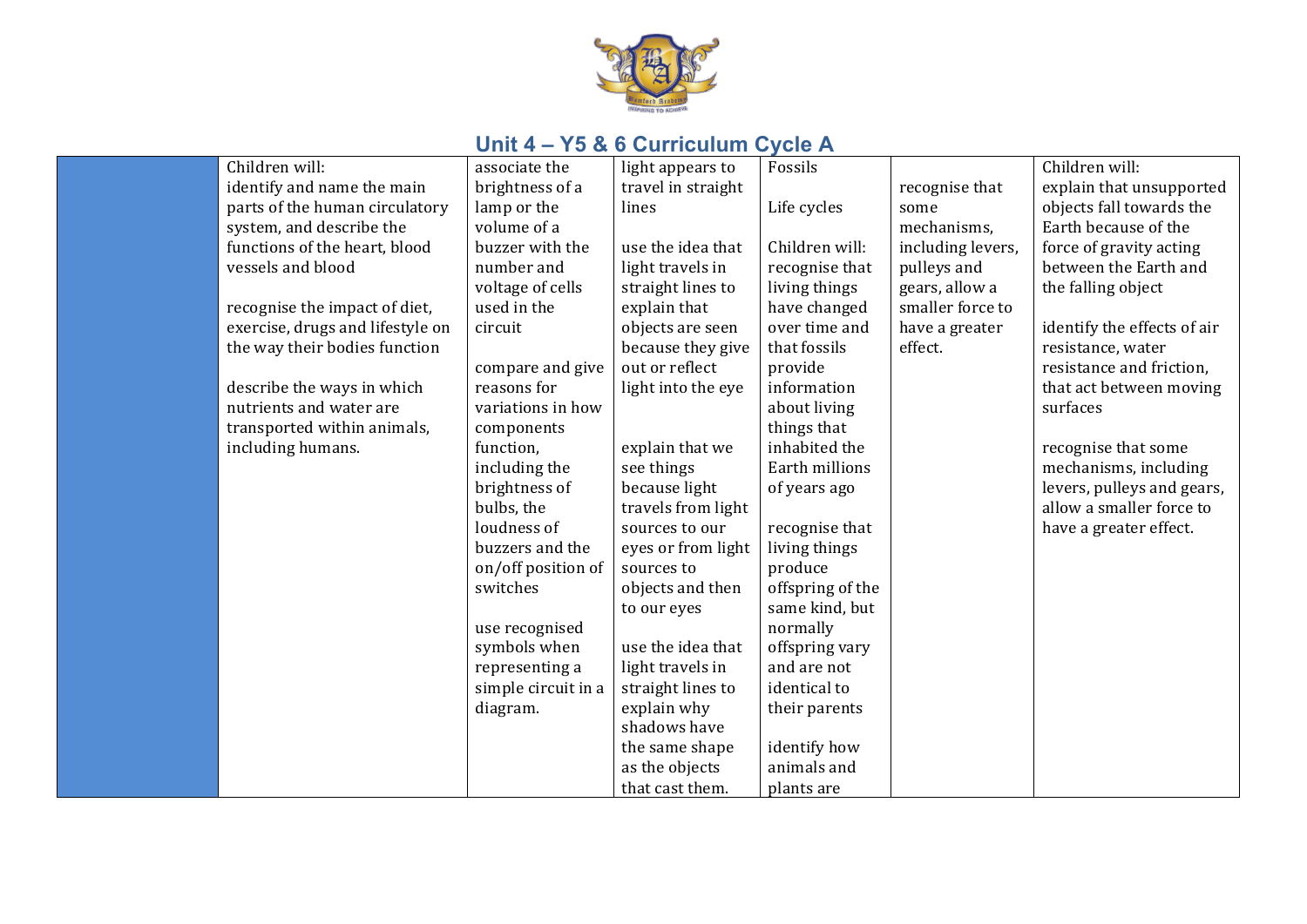

|                              |                                                                                                                                                                                                                                                                                                      |                                                                                                                                                                                |                                                                                                                                                                                                        | adapted to suit<br>their<br>environment in<br>different ways<br>and that<br>adaptation may<br>lead to<br>evolution.                                                    |                                                                                                                                                                  |                                                                                                                                                                                                                      |
|------------------------------|------------------------------------------------------------------------------------------------------------------------------------------------------------------------------------------------------------------------------------------------------------------------------------------------------|--------------------------------------------------------------------------------------------------------------------------------------------------------------------------------|--------------------------------------------------------------------------------------------------------------------------------------------------------------------------------------------------------|------------------------------------------------------------------------------------------------------------------------------------------------------------------------|------------------------------------------------------------------------------------------------------------------------------------------------------------------|----------------------------------------------------------------------------------------------------------------------------------------------------------------------------------------------------------------------|
| <b>Maths</b>                 | Place value<br>Addition and subtraction<br>Multiplication and division<br>Order of operations                                                                                                                                                                                                        | Time<br>Measurement-<br>area, perimeter<br>and conversion<br>Money                                                                                                             | Fractions,<br>decimals and<br>percentages<br>Shapes - reflect,<br>translate, rotate                                                                                                                    | Angles<br>Statistics/data<br>handling<br>Time<br>Co-ordinates                                                                                                          | Four operations<br>Algebra<br>Fractions,<br>decimals and<br>percentages                                                                                          | Money<br>Problem solving<br><b>Statistics</b>                                                                                                                                                                        |
| <b>Learning</b><br>challenge | History<br>a study of an aspect or theme in<br>British history that extends<br>pupils' chronological<br>knowledge beyond 1066<br>Music<br>develop an understanding of<br>the history of music<br>Art<br>to create sketch books to<br>record their observations and<br>use them to review and revisit | Art<br>to create sketch<br>books to record<br>their<br>observations and<br>use them to<br>review and<br>revisit ideas<br><b>PE</b><br>use running,<br>jumping,<br>throwing and | Geography<br>Geographical<br>skills and<br>fieldwork: use<br>fieldwork to<br>observe,<br>measure, record<br>and present the<br>human and<br>physical features<br>in the local area<br>using a range of | Geography<br>Locational<br>knowledge:<br>name and<br>locate counties<br>and cities of<br>the United<br>Kingdom,<br>geographical<br>regions and<br>their<br>identifying | PE<br>(Orienteering)<br>take part in<br>outdoor and<br>adventurous<br>activity<br>challenges both<br>individually and<br>within a team<br>Computing<br>Geography | PE<br>compare their<br>performances with<br>previous ones and<br>demonstrate<br>improvement to achieve<br>their personal best<br>Geography<br>Geographical skills and<br>fieldwork: use maps,<br>atlases, globes and |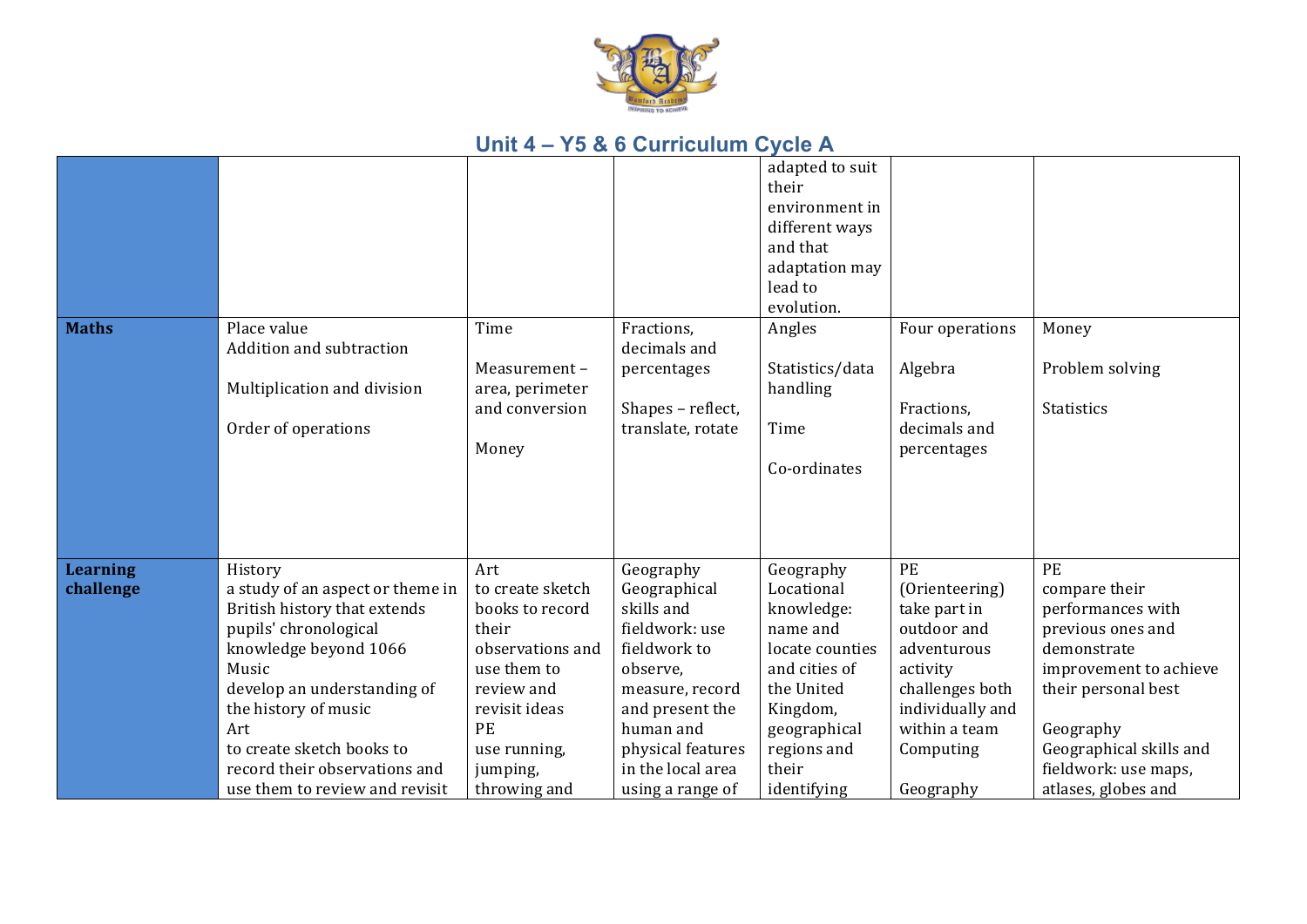

| ideas                           | catching in        | methods,            | human and         | Geographical          | digital/computer       |
|---------------------------------|--------------------|---------------------|-------------------|-----------------------|------------------------|
|                                 | isolation and in   | including sketch    | physical          | skills and            | mapping to locate      |
| to improve their mastery of art | combination        | maps, plans and     | characteristics,  | fieldwork: use        | countries and describe |
| and design techniques,          | play competitive   | graphs, and         | key               | the eight points      | features studied       |
| including drawing, painting and | games, modified    | digital             | topographical     | of a compass,         |                        |
| sculpture with a range of       | where              | technologies        | features          | four and six-         |                        |
| materials [for example, pencil, | appropriate [for   | Art                 | (including hills, | figure grid           |                        |
| charcoal, paint, clay]          | example,           | to improve their    | mountains,        | references,           |                        |
|                                 | badminton,         | mastery of art      | coasts and        | symbols and key       |                        |
| about great artists, architects | basketball,        | and design          | rivers), and      | (including the        |                        |
| and designers in history        | cricket, football, | techniques,         | land-use          | use of Ordnance       |                        |
| <b>DT</b>                       | hockey, netball,   | including           | patterns; and     | Survey maps) to       |                        |
| Technical knowledge:            | rounders and       | drawing, painting   | understand        | build their           |                        |
| understand and use electrical   | tennis], and       | and sculpture       | how some of       | knowledge of the      |                        |
| systems in their products [for  | apply basic        | with a range of     | these aspects     | <b>United Kingdom</b> |                        |
| example, series circuits        | principles         | materials [for      | have changed      | and the wider         |                        |
| incorporating switches, bulbs,  | suitable for       | example, pencil,    | over time         | world                 |                        |
| buzzers and motors]             | attacking and      | charcoal, paint,    | History           |                       |                        |
|                                 | defending          | clay]               | a non-            |                       |                        |
|                                 |                    | <b>DT</b>           | European          |                       |                        |
|                                 |                    | Make: select from   | society that      |                       |                        |
|                                 |                    | and use a wider     | provides          |                       |                        |
|                                 |                    | range of            | contrasts with    |                       |                        |
|                                 |                    | materials and       | British history   |                       |                        |
|                                 |                    | components,         | - one study       |                       |                        |
|                                 |                    | including           | chosen from:      |                       |                        |
|                                 |                    | construction        | early Islamic     |                       |                        |
|                                 |                    | materials, textiles | civilization,     |                       |                        |
|                                 |                    | and ingredients,    | including a       |                       |                        |
|                                 |                    | according to their  | study of          |                       |                        |
|                                 |                    | functional          | Baghdad c AD      |                       |                        |
|                                 |                    | properties and      | 900; Mayan        |                       |                        |